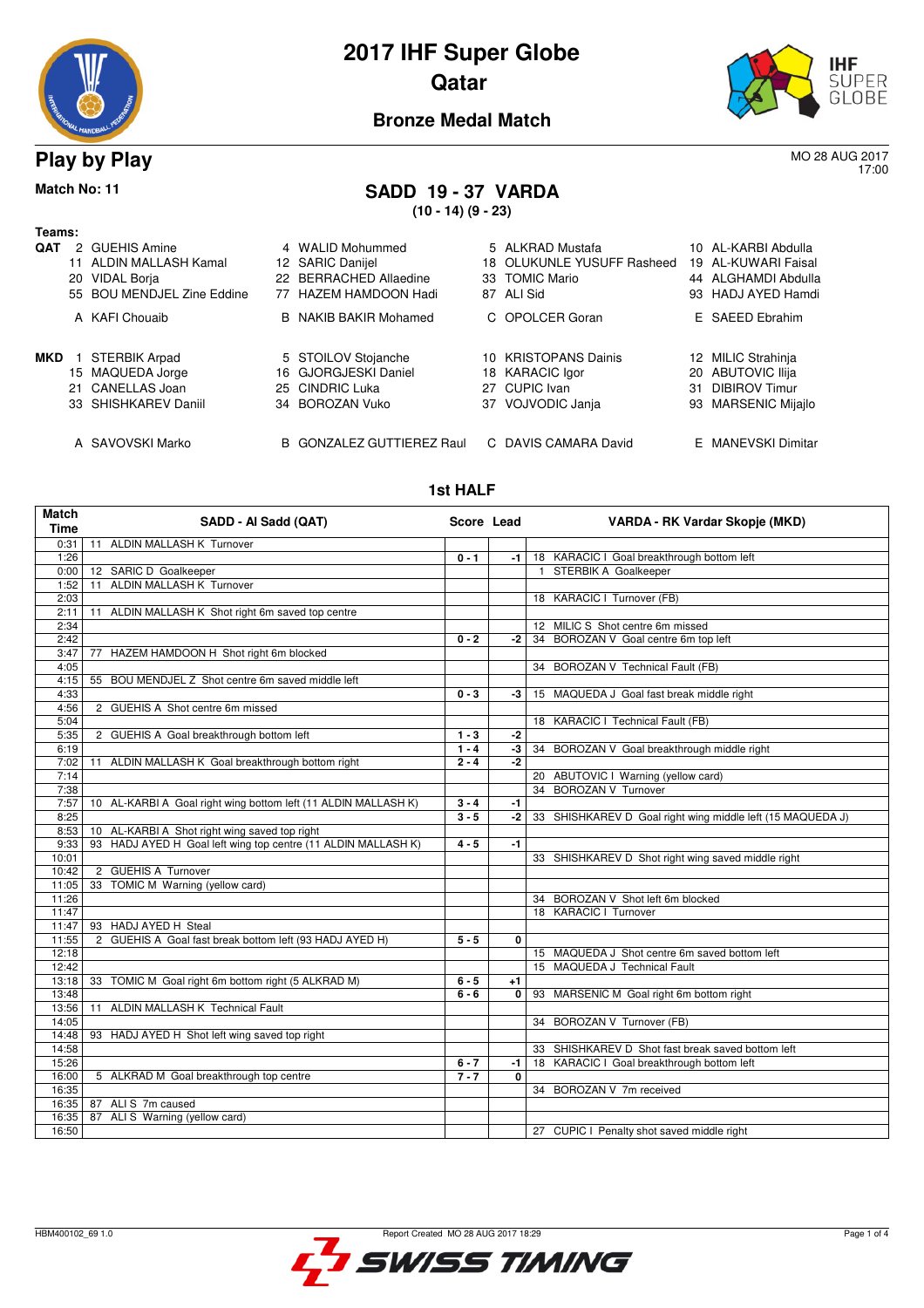

# **2017 IHF Super Globe Qatar**



## **Bronze Medal Match**

17:00

## **SADD 19 - 37 VARDA**

**(10 - 14) (9 - 23)**

**1st HALF**

| <b>Match</b><br><b>Time</b> | SADD - Al Sadd (QAT)                                      | Score Lead |      | VARDA - RK Vardar Skopje (MKD)                             |
|-----------------------------|-----------------------------------------------------------|------------|------|------------------------------------------------------------|
| 17:40                       | 5 ALKRAD M Shot breakthrough saved middle right           |            |      |                                                            |
| 17:53                       |                                                           | $7 - 8$    | $-1$ | 33 SHISHKAREV D Goal fast break top centre (15 MAQUEDA J)  |
| 18:31                       |                                                           |            |      | 20 ABUTOVIC I 2 minutes suspension                         |
| 18:47                       | 10 AL-KARBI A Shot right wing saved top left              |            |      |                                                            |
| 19:02                       |                                                           |            |      | 18 KARACIC I for 1 STERBIK A Goalkeeper                    |
| 19:49                       | 5 ALKRAD M Warning (yellow card)                          |            |      |                                                            |
| 20:15                       | 33 TOMIC M 2 minutes suspension                           |            |      |                                                            |
| 20:29                       |                                                           |            |      | 31 DIBIROV T Shot left wing saved middle right             |
| 20:49                       |                                                           |            |      | STERBIK A for 93 MARSENIC M Goalkeeper<br>$\mathbf{1}$     |
| 20:44                       | 12 SARIC D Shot centre 9m blocked                         |            |      |                                                            |
| 21:07                       | 20 VIDAL B for 12 SARIC D Goalkeeper                      |            |      |                                                            |
| 21:11                       | 12 SARIC D for 93 HADJ AYED H Goalkeeper                  |            |      |                                                            |
| 21:15                       | 5 ALKRAD M Turnover                                       |            |      |                                                            |
| 21:15                       |                                                           |            |      | 33 SHISHKAREV D Steal                                      |
| 21:24                       |                                                           | $7 - 9$    | -2   | 33 SHISHKAREV D Goal fast break bottom right               |
| 21:53                       | 93 HADJ AYED H Shot left wing missed                      |            |      |                                                            |
| 22:15                       |                                                           | $7 - 10$   | -3   | 21 CANELLAS J Goal breakthrough bottom right               |
| 22:28                       | Team timeout                                              |            |      |                                                            |
| 23:04                       | BOU MENDJEL Z Shot centre 9m blocked<br>55                |            |      |                                                            |
| 23:39                       | 5 ALKRAD M Goal right wing top right (11 ALDIN MALLASH K) | $8 - 10$   | $-2$ |                                                            |
| 24:16                       |                                                           |            |      | 5 STOILOV S Shot centre 6m saved middle left               |
| 24:28                       | 5 ALKRAD M Technical Fault (FB)                           |            |      |                                                            |
| 24:47                       |                                                           |            |      | 15 MAQUEDA J Technical Fault                               |
| 24:52                       | 87 ALI S Goal fast break bottom right (33 TOMIC M)        | $9 - 10$   | $-1$ |                                                            |
| 25:10                       | 33<br>TOMIC M 2 minutes suspension                        |            |      |                                                            |
| 25:24                       |                                                           | $9 - 11$   | -2   | 18 KARACIC I Goal centre 6m bottom left (21 CANELLAS J)    |
| 25:47                       | 55 BOU MENDJEL Z for 12 SARIC D Goalkeeper                |            |      |                                                            |
| 26:11                       | 12 SARIC D for 93 HADJ AYED H Goalkeeper                  |            |      |                                                            |
| 26:10                       | 10 AL-KARBI A Turnover                                    |            |      |                                                            |
| 26:43                       |                                                           |            |      | 15 MAQUEDA J Shot breakthrough saved top left              |
| 26:52                       |                                                           |            |      | <b>DIBIROV T Technical Fault</b><br>31                     |
| 27:03                       | 93 HADJ AYED H for 12 SARIC D Goalkeeper                  |            |      |                                                            |
| 27:35                       | 12 SARIC D for 93 HADJ AYED H Goalkeeper                  |            |      |                                                            |
| 27:31                       | 55 BOU MENDJEL Z Shot left 9m saved middle right          |            |      |                                                            |
| 27:39                       |                                                           | $9 - 12$   | -3   | 33 SHISHKAREV D Goal fast break top right (18 KARACIC I)   |
| 28:24                       | 20 VIDAL B 7m received                                    |            |      |                                                            |
| 28:24                       |                                                           |            |      | 20 ABUTOVIC I 7m caused                                    |
| 28:38                       | 10 AL-KARBI A Goal Penalty shot bottom right (20 VIDAL B) | $10 - 12$  | -2   |                                                            |
| 29:09                       |                                                           | $10 - 13$  | $-3$ | 33 SHISHKAREV D Goal right wing bottom left (15 MAQUEDA J) |
| 29:39                       | 77 HAZEM HAMDOON H Shot centre 6m blocked                 |            |      |                                                            |
| 29:58                       |                                                           | $10 - 14$  | -4   | DIBIROV T Goal fast break bottom left (18 KARACIC I)<br>31 |
| 14:56                       | 11 ALDIN MALLASH K Shot right 9m saved top right          |            |      |                                                            |

#### **2nd HALF**

| <b>Match</b><br>Time | SADD - Al Sadd (QAT)                                         | Score Lead |      | VARDA - RK Vardar Skopje (MKD)               |
|----------------------|--------------------------------------------------------------|------------|------|----------------------------------------------|
| 30:00                | 12 SARIC D Goalkeeper                                        |            |      | STERBIK A Goalkeeper                         |
| 30:55                |                                                              |            |      | 34 BOROZAN V Turnover                        |
| 30:55                | 93<br>HADJ AYED H Steal                                      |            |      |                                              |
| 31:08                | 10 AL-KARBI A Shot fast break saved bottom left              |            |      |                                              |
| 31:51                |                                                              | $10 - 15$  | $-5$ | 31<br>DIBIROV T Goal fast break middle right |
| 32:05                | 77<br>HAZEM HAMDOON H Turnover                               |            |      |                                              |
| 32:12                |                                                              | $10 - 16$  | -6   | DIBIROV T Goal fast break bottom left<br>31  |
| 32:28                |                                                              |            |      | 20 ABUTOVIC I 2 minutes suspension           |
| 32:42                | 77<br>HAZEM HAMDOON H Goal centre 6m bottom right            | $11 - 16$  | -5   |                                              |
| 33:03                |                                                              |            |      | 5 STOILOV S for 1 STERBIK A Goalkeeper       |
| 33:05                |                                                              |            |      | 15 MAQUEDA J Shot right 9m saved top left    |
| 33:15                | 10 AL-KARBI A Goal right wing top right (77 HAZEM HAMDOON H) | $12 - 16$  | -4   |                                              |
| 33:49                |                                                              |            |      | STERBIK A for 31 DIBIROV T Goalkeeper        |
| 33:46                |                                                              | $12 - 17$  | -5   | 34 BOROZAN V Goal breakthrough middle right  |
| 34:01                | ALDIN MALLASH K Shot centre 6m blocked                       |            |      |                                              |

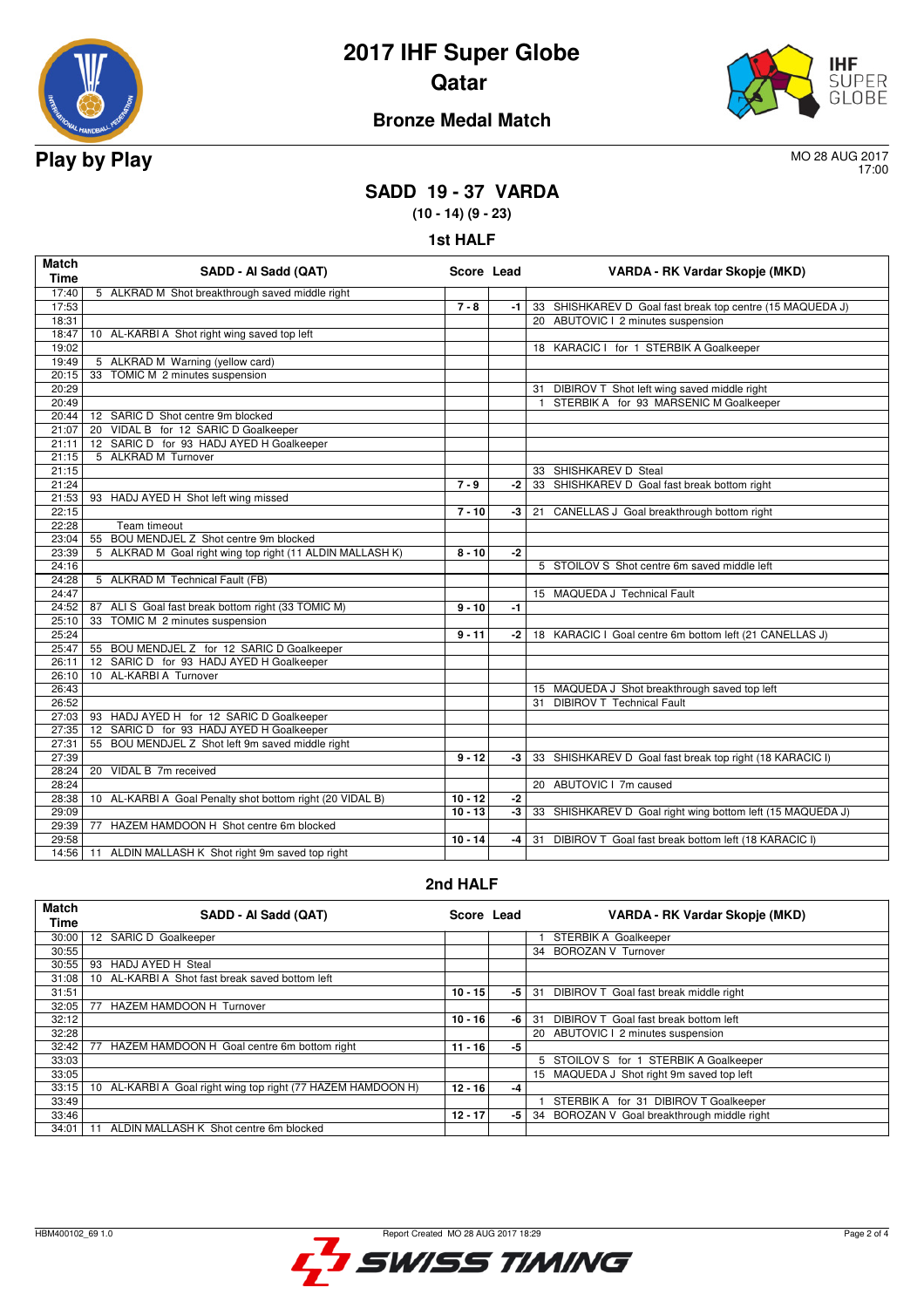

# **2017 IHF Super Globe Qatar**



## **Bronze Medal Match**

17:00

## **SADD 19 - 37 VARDA**

**(10 - 14) (9 - 23)**

| 2nd HALF             |                                                                                             |            |        |                                                                                            |  |  |
|----------------------|---------------------------------------------------------------------------------------------|------------|--------|--------------------------------------------------------------------------------------------|--|--|
| <b>Match</b><br>Time | SADD - Al Sadd (QAT)                                                                        | Score Lead |        | VARDA - RK Vardar Skopje (MKD)                                                             |  |  |
| 34:29                |                                                                                             |            |        | 34 BOROZAN V 7m received                                                                   |  |  |
| 34:29                | 87 ALIS 7m caused                                                                           |            |        |                                                                                            |  |  |
| 34:47<br>35:30       | 20 VIDAL B Shot right 6m saved bottom left                                                  | $12 - 18$  | -6     | DIBIROV T Goal Penalty shot bottom right (34 BOROZAN V)<br>31                              |  |  |
| 35:38                |                                                                                             | $12 - 19$  |        | -7 31 DIBIROV T Goal left wing bottom right                                                |  |  |
| 36:18                | 77 HAZEM HAMDOON H Turnover                                                                 |            |        |                                                                                            |  |  |
| 36:18                |                                                                                             |            |        | 15 MAQUEDA J Steal                                                                         |  |  |
| 36:29                |                                                                                             |            |        | 31 DIBIROV T Shot left wing post                                                           |  |  |
| 36:53                |                                                                                             |            |        | 34 BOROZAN V Shot right 6m post                                                            |  |  |
| 36:55<br>37:29       | Team timeout<br>ALDIN MALLASH K Shot left 6m saved middle left<br>11                        |            |        |                                                                                            |  |  |
| 37:43                |                                                                                             | $12 - 20$  | -8     | 15 MAQUEDA J Goal breakthrough bottom right                                                |  |  |
| 38:15                | 2 GUEHIS A Shot centre 9m blocked                                                           |            |        |                                                                                            |  |  |
| 38:33                | 2 GUEHIS A Turnover                                                                         |            |        |                                                                                            |  |  |
| 38:33                |                                                                                             |            |        | 21 CANELLAS J Steal                                                                        |  |  |
| 38:46                |                                                                                             | $12 - 21$  | -9     | 34 BOROZAN V Goal fast break middle right (21 CANELLAS J)                                  |  |  |
| 39:03<br>39:03       | ALDIN MALLASH K Turnover<br>11                                                              |            |        | 37 VOJVODIC J Steal                                                                        |  |  |
| 39:10                |                                                                                             |            |        | 15 MAQUEDA J 7m received                                                                   |  |  |
| 39:10                | 2 GUEHIS A 7m caused                                                                        |            |        |                                                                                            |  |  |
| 39:10                | 2 GUEHIS A 2 minutes suspension                                                             |            |        |                                                                                            |  |  |
| 39:15                | 33 TOMIC M for 12 SARIC D Goalkeeper                                                        |            |        |                                                                                            |  |  |
| 39:15                | 18 OLUKUNLE YUSUFF R for 2 GUEHIS A Goalkeeper                                              |            |        |                                                                                            |  |  |
| 39:10<br>39:28       | 20 VIDAL B 2 minutes suspension                                                             |            |        | 31 DIBIROV T Penalty shot saved middle left                                                |  |  |
| 39:35                | Turnover bench/team                                                                         |            |        |                                                                                            |  |  |
| 39:43                |                                                                                             |            |        | 37 VOJVODIC J Shot centre 6m saved middle right                                            |  |  |
| 40:03                | 87 ALI S for 18 OLUKUNLE YUSUFF R Goalkeeper                                                |            |        |                                                                                            |  |  |
| 40:06                | 87 ALIS Shot centre 9m blocked                                                              |            |        |                                                                                            |  |  |
| 40:12                | 18 OLUKUNLE YUSUFF R for 33 TOMIC M Goalkeeper                                              |            |        |                                                                                            |  |  |
| 40:20<br>40:24       |                                                                                             | $12 - 22$  | -10 l  | 16 GJORGJESKI D for 1 STERBIK A Goalkeeper<br>37 VOJVODIC J Goal breakthrough bottom right |  |  |
| 40:40                | 33 TOMIC M for 18 OLUKUNLE YUSUFF R Goalkeeper                                              |            |        |                                                                                            |  |  |
| 40:59                | <b>TOMIC M Technical Fault</b><br>33                                                        |            |        |                                                                                            |  |  |
| 41:05                |                                                                                             | $12 - 23$  | $-111$ | 15 MAQUEDA J Goal fast break middle centre (33 SHISHKAREV D)                               |  |  |
| 41:50                | 18 OLUKUNLE YUSUFF R for 20 VIDAL B Goalkeeper                                              |            |        |                                                                                            |  |  |
| 42:03                | 87 ALI S Technical Fault                                                                    |            |        |                                                                                            |  |  |
| 42:40<br>43:28       | 55 BOU MENDJEL Z Shot centre 6m blocked                                                     | $12 - 24$  | -12    | 21 CANELLAS J Goal left 6m top left (5 STOILOV S)                                          |  |  |
| 43:34                |                                                                                             | $12 - 25$  | -13    | 33 SHISHKAREV D Goal fast break middle right (31 DIBIROV T)                                |  |  |
| 43:34                | Team timeout                                                                                |            |        |                                                                                            |  |  |
| 43:39                | 2 GUEHIS A for 18 OLUKUNLE YUSUFF R Goalkeeper                                              |            |        |                                                                                            |  |  |
| 44:00                | 18 OLUKUNLE YUSUFF R for 20 VIDAL B Goalkeeper                                              |            |        |                                                                                            |  |  |
| 44:10<br>44:19       | 10 AL-KARBI A Shot left 9m saved top left<br>TOMIC M Goal left 6m bottom left<br>33         | $13 - 25$  | $-12$  |                                                                                            |  |  |
| 44:41                |                                                                                             |            |        | 37 VOJVODIC J Shot centre 6m missed                                                        |  |  |
| 44:50                | 2 GUEHIS A Goal left 9m top right                                                           | $14 - 25$  | $-11$  |                                                                                            |  |  |
| 45:16                |                                                                                             | $14 - 26$  | $-12$  | 37 VOJVODIC J Goal breakthrough top left                                                   |  |  |
| 45:34                | HAZEM HAMDOON H Shot breakthrough post<br>77                                                |            |        |                                                                                            |  |  |
| 45:47                |                                                                                             | $14 - 27$  | -13    | 15 MAQUEDA J Goal breakthrough bottom left                                                 |  |  |
| 45:48                | ALDIN MALLASH K 2 minutes suspension<br>11<br>77<br>HAZEM HAMDOON H Goal centre 9m top left |            | $-12$  |                                                                                            |  |  |
| 46:43<br>47:08       |                                                                                             | $15 - 27$  |        | 37 VOJVODIC J Shot breakthrough saved middle right                                         |  |  |
| 47:22                |                                                                                             | $15 - 28$  | $-13$  | 5 STOILOV S Goal centre 6m bottom left (21 CANELLAS J)                                     |  |  |
| 48:01                | 2 GUEHIS A Shot left 9m blocked                                                             |            |        |                                                                                            |  |  |
| 48:38                |                                                                                             |            |        | 37 VOJVODIC J Shot centre 9m post                                                          |  |  |
| 48:45                |                                                                                             | $15 - 29$  | -14    | 33 SHISHKAREV D Goal right wing top centre (21 CANELLAS J)                                 |  |  |
| 49:24<br>49:30       | <b>TOMIC M Turnover</b><br>33                                                               | $15 - 30$  | -15    | 33 SHISHKAREV D Goal fast break bottom right (10 KRISTOPANS D)                             |  |  |
| 49:58                | 77 HAZEM HAMDOON H Shot centre 9m blocked                                                   |            |        |                                                                                            |  |  |

50:13 77 HAZEM HAMDOON H Shot right 6m saved top right

50:40 93 HADJ AYED H Goal fast break bottom right (2 GUEHIS A)

50:26 10 KRISTOPANS D Shot right 9m saved top left<br>50:26 10 MRISTOPANS D Shot right 9m saved top left<br>50:40 93 HADJ AYED H Goal fast break bottom right (2 GUEHIS A) 16 - 30 - 14